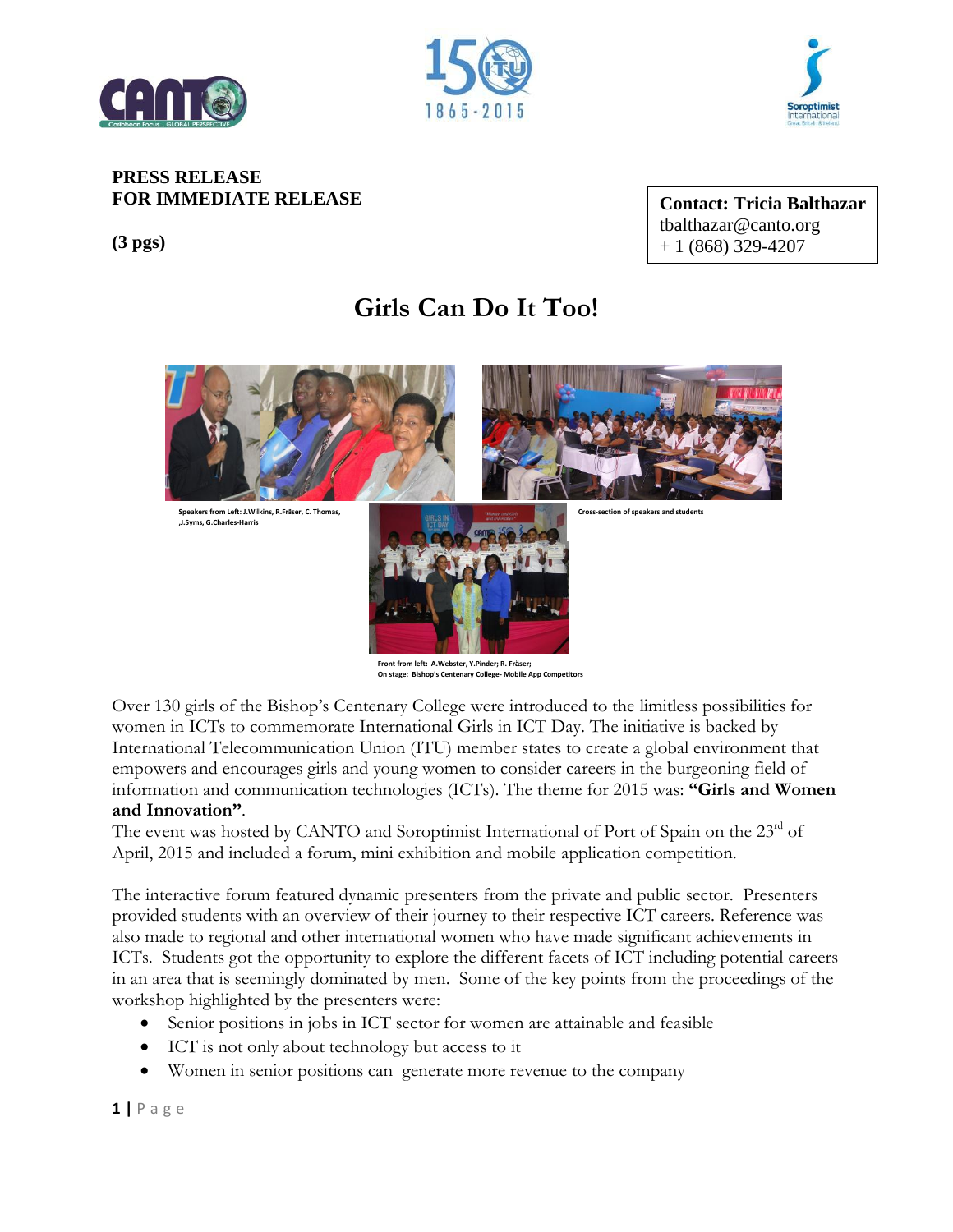





- Education is key to success in the ICT sector
- Empowered girls of today can be the forerunners in the ICT sector tomorrow
- Self-employment in ICT is also an option

Mrs. Teresa Wankin, Operations Manager of CANTO was the M.C. of the event. Opening remarks were delivered by: Mrs. Yvonne Pinder, Principal of Bishop's Centenary College; Mr. Julian Wilkins, Chairman of CANTO; Ms. Glenda Charles-Harris, Executive Member of Soroptimist International of Port of Spain; Ms. Jacqueline Syms, Chair of iGovTT; Mr. Cleveland Thomas, Area Representative, ITU Area Office for the Caribbean; Ms. Regenie Fräser, Secretary General of CANTO.

The women in ICT segment included; Mrs. Kelly-Ann Phillips, Director, The Community HUB Corporation; Ms. Tramaine Gumaia Project Coordinator of the ICT-IDB Project, CARIRI; Ms. Arti Ramdhanie Developer for the IDB Project, CARIRI; Ms. Louella-Anne Edwards, Group Technology Manager, CCN; Ms. Katyann Marshall, Lecturer- COSTAATT.

The featured speaker of the event was the dynamic entrepreneur, 22 year old Ms. Afiya Hopson. Ms Hopson is the CEO and owner of *Hair? Braid It*! salon. She holds a BSc in Industrial Engineering and is one of the top hair dressers in Trinidad & Tobago. She utilizes social media and her website to promote, innovate and leverage her clients in a competitive environment. In her presentation, Ms. Hopson advised the students to reach for the stars, work hard and reminded them that nothing good comes easy.

The jubilant students got an opportunity to explore ICT products and services exhibited by a few of the sponsors. Students also participated in numerous questions and answers segments by the presenters and were rewarded with tokens for their contributions.

In the competition segment, students were asked to create an innovative mobile application that would benefit women and/or girls in ICTs. The students were excited and eager to present their innovative mobile application ideas and 11 entries were submitted. It was a tough job for the judges however, Ms Maya Hamlet with her mobile application idea called '*Professions'* emerged as the winner. '*Professions'* is a game application which allows girls to explore the different careers in ICTs. Ms Hamlet won a cash prize of TT\$1000 and a tablet. Team Odeisha Bethel and Kaitlin Assing came in second place and won a tablet plus TT\$700; their mobile application was aptly named '*Women and girls in ICT'*. In third place was Shyann Holder who won TT\$300 and a CANTO power bank with her game application idea '*Superior Women'*. Special mention was made of Karissa Ali and Virginia Tonguson who impressed the judges with their app idea called *'Info-novation'*.

The students were all encouraged to participate in the CANTO 9th WTISD Video Competition: deadline: - May 1<sup>st</sup>, 2015 and the CANTO/ i-Create e-Content Competition, deadline: - 19<sup>th</sup> June, 2015.

The *Women and Girls in ICT Forum, Exhibition and Mobile Application Competition* were made possible by the following partners & sponsors: Soroptimist International of Port of Spain, Telecommunications